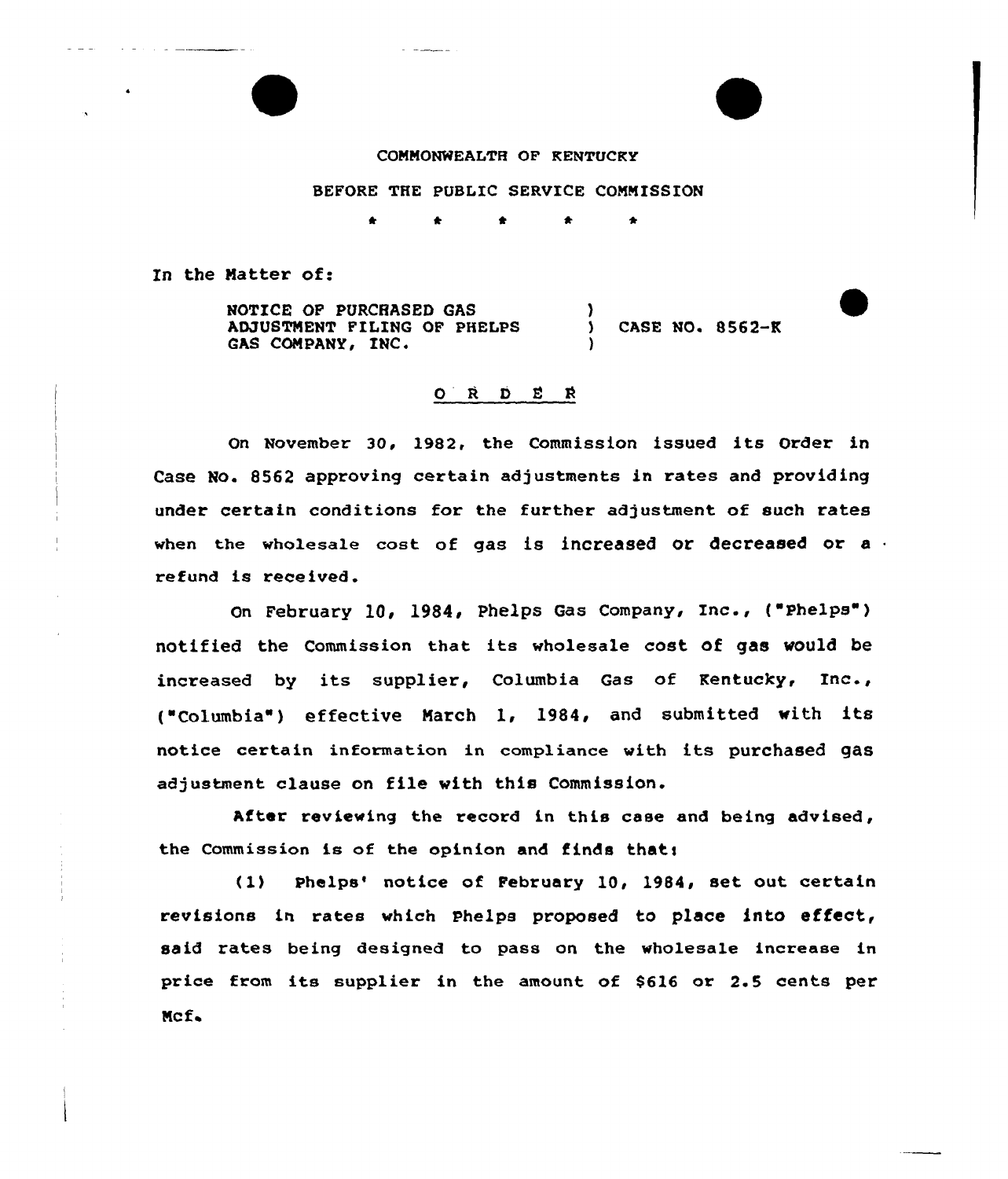(2) Phelps'holesale cost of gas vill be increased by Columbia effective Narch 1, 1984.

(3) The rates proposed by Phelps contain a computational error in the first rate block. The rate should be \$9.23 for the first Mcf and minimum bill rather than \$9.13 as proposed.

(4) Phelps' adjustment in rates under the purchased gas adjustment provisions approved by the Commission in its Order in Case No. 8562 dated November 30, 1982, is fair, just and reasonable and in the public interest and should be effective with gas supplied on and after March 1, 1984, subject to refund. This adjustment is subject to refund because Columbia's rates are subject to refund.

IT IS THEREFORE ORDERED that the rates in the Appendix to this Order be and they hereby are authorized effective with gas supplied on and after March 1, 1984, subject to refund.

IT IS FURTHER ORDERED that within 30 days of the date of this Order Phelps shall file with this Commission its revised tariffs setting out the rates authorized herein.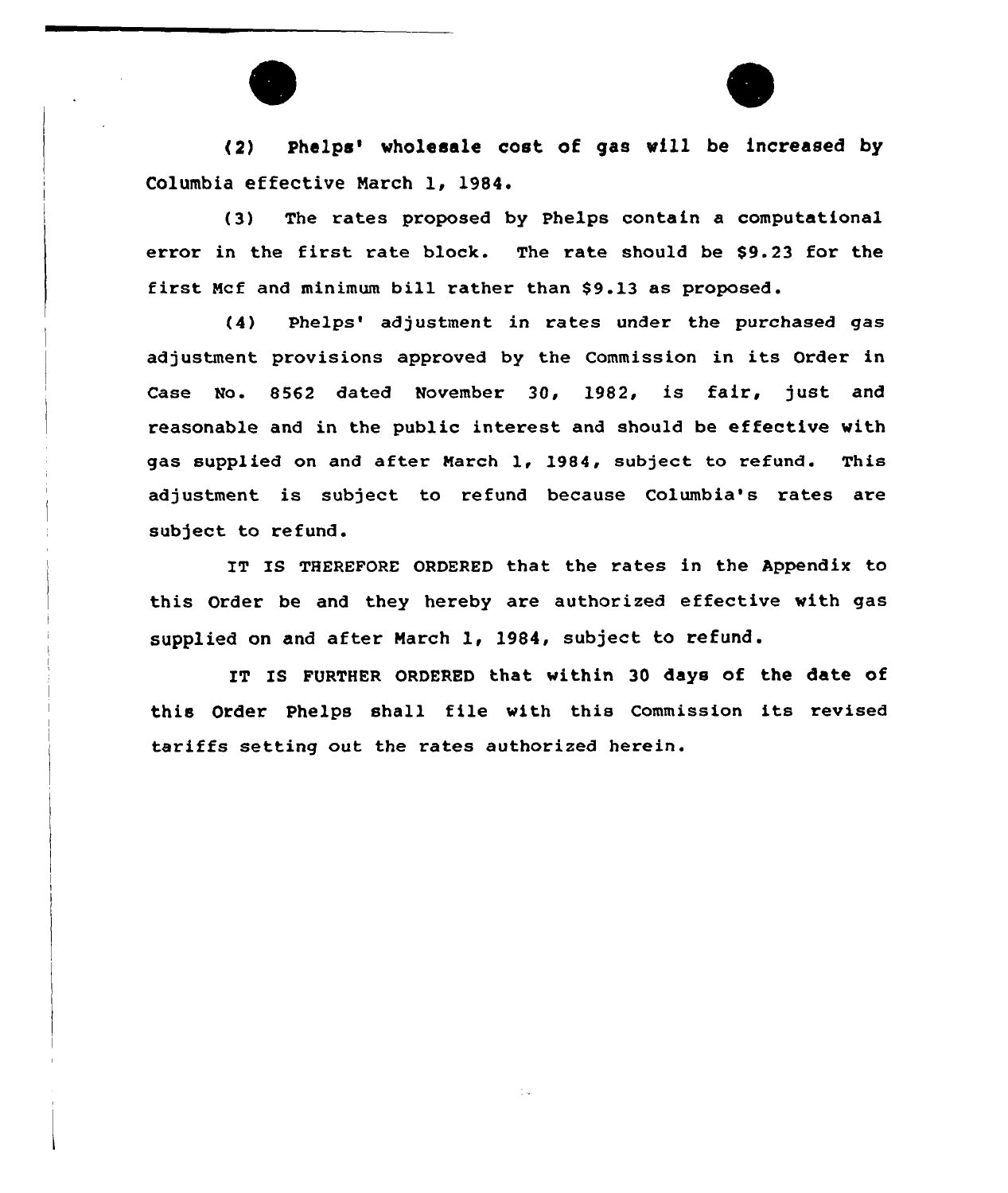

Done at Frankfort, Kentucky, this 24th day of February, 1984.

PUBLIC SERVICE COMMISSION Vice Chairman **Commissioner** 

ATTEST:

Secretary